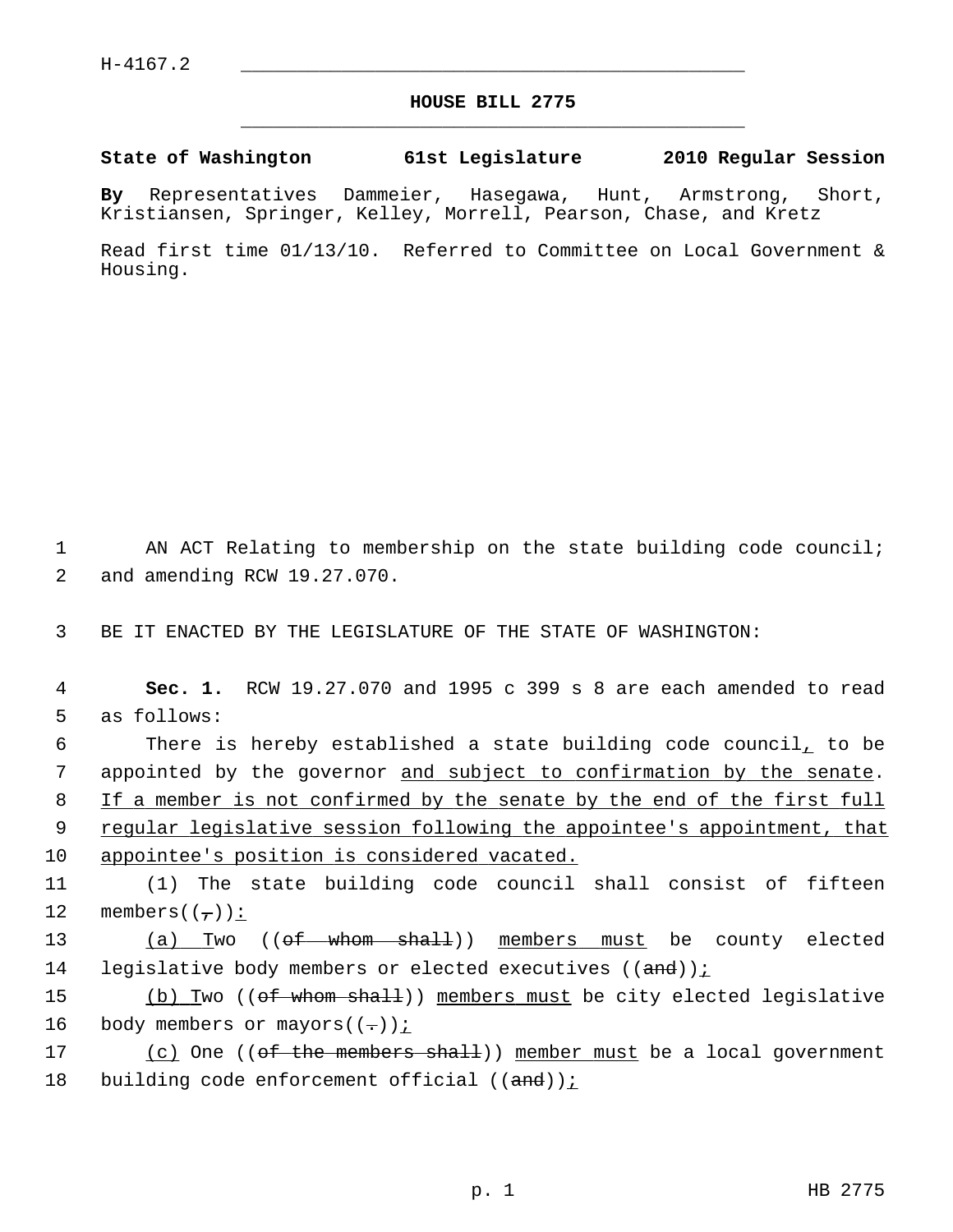1 (d) One ((of the members shall)) member must be a local government 2 fire service official( $(-$  Of the remaining nine members,));

 3 (e) One member shall represent general construction, specializing 4 in commercial and industrial building construction;

 5 (f) One member shall represent general construction, specializing 6 in residential and multifamily building construction;

 7 (g) One member shall represent the architectural design profession; 8 (h) One member shall represent the structural engineering 9 profession;

10 (i) One member shall represent the mechanical engineering 11 profession;

12 (j) One member shall represent the construction building trades;

13 (k) One member shall represent manufacturers, installers, or 14 suppliers of building materials and components;

15 (1) One member ((shall)) must be a person with a physical 16 disability and shall represent the disability community; and

17 (m) One member shall represent the general public.

18 (2) At least six of these fifteen members shall reside east of the 19 crest of the Cascade mountains.

20 (3) The council shall include: Two members of the house of 21 representatives appointed by the speaker of the house, one from each 22 caucus; two members of the senate appointed by the president of the 23 senate, one from each caucus; and an employee of the electrical 24 division of the department of labor and industries, as ex officio, 25 nonvoting members with all other privileges and rights of membership.

 $(4)(a)$  Terms of office shall be for three years, or for so long as 27 the member remains qualified for the appointment.

28 (b) The council shall elect a member to serve as chair of the 29 council for one-year terms of office.

30 (c) Any member who is appointed by virtue of being an elected 31 official or holding public employment shall be removed from the council 32 if he or she ceases being such an elected official or holding such 33 public employment.

 (d) Any member who is appointed to represent a specific private sector industry must maintain sufficiently similar employment or circumstances throughout the term of office to remain qualified to 37 represent the specified industry. Retirement or unemployment is not cause for termination. However, if a councilmember enters into